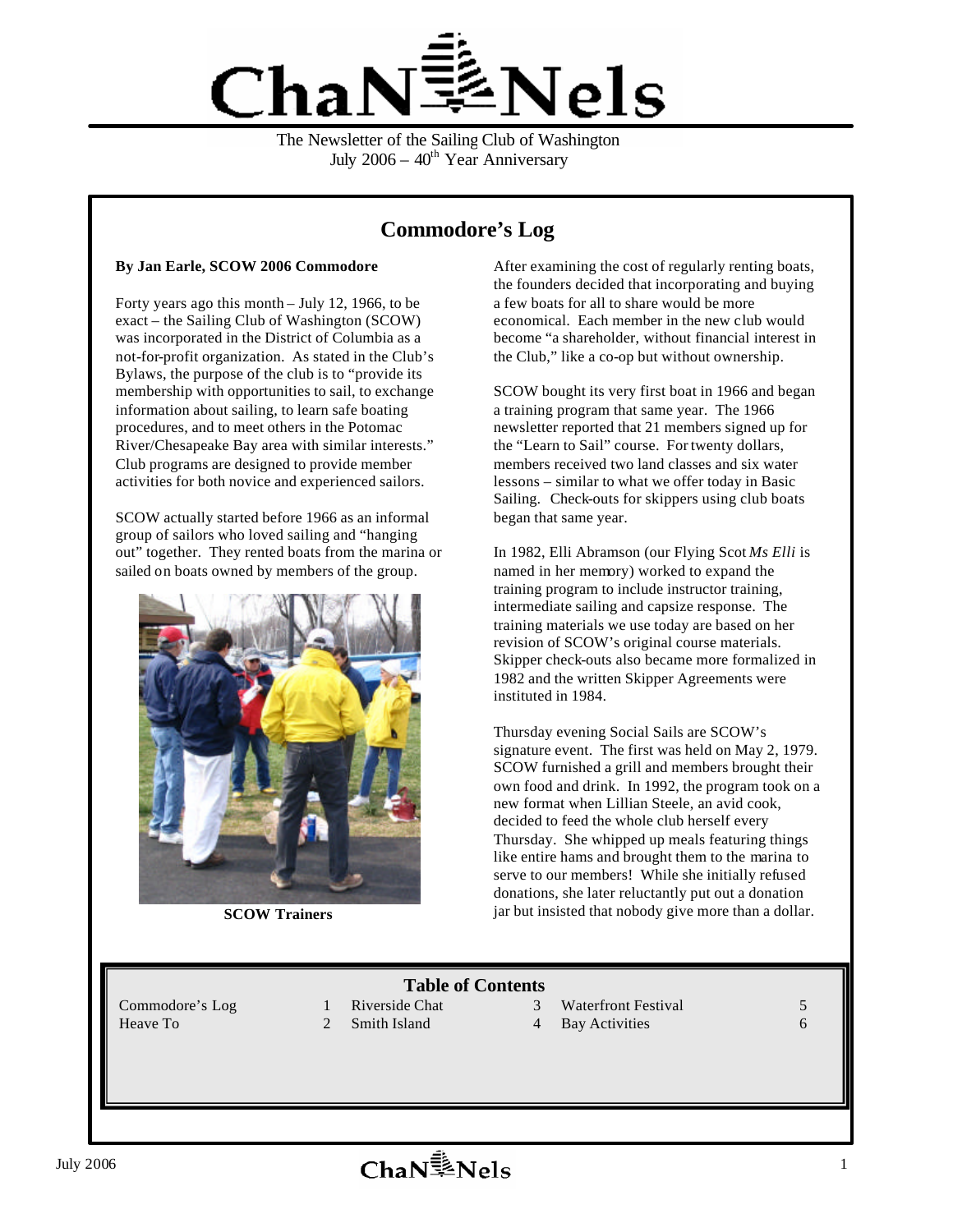### **Commodore's Log (Continued)**

After a few years, Lillian eventually moved on to other involvements, but SCOW kept the idea she started by asking members to take turns volunteering each week to be the Social Sail host and asking the attendees to make donations to cover the host's food costs. In 2000, Kelly Bowers volunteered to coordinate Social Sails, wrote a "how to" manual, and developed the "Chef1/Chef2" buddy system.

 Over the past few years, we've also started some new menu traditions such as "Paella Night," "Vegetarian Night," "Carnivore Night," and Leukemia Cup fund-raiser nights. The first SCOW Bay Raft-Up was held in 1977, with 16 boats and over 80 people attending. The first Re-Up Brunch was held in March 1979. The first Holiday Raft-Up (now the Afterglow Party) was held in 1977.

Watch for historical information on SCOW boats in the August Commodore's Log, and many thanks to an anonymous former Commodore for providing this information in the Commodore pass-down materials.



## **Correlation between "Heave To", "Reefing" and Your Boat's Running Rig**

By Henry Cheng, SCOW Vice Commodore 2006

You know, when you do something long enough, there comes an "Ah ha" moment. All of a sudden you feel wonderful and have a sense of accomplishment. All those frustrating hours of trying to understand something finally pays off because you see the connections. Here is one of my recent "Ah ha" moments.

I have heard quite a few skippers say that the main halyard should be located on the starboard side of the mast but without much explanation of why. Some say it's convention; others say it's tradition; while still others just say that it is the correct way. I have attended training provided by US Sailing as well as the American Sailing Association. Both organizations taught me the same method to reef underway for inclement weather and the logic behind rigging your main halyard on the starboard side of the mast.

First you "Heave To." Then you go to the mast and reef the main sail. Note that if you do have a furling jib, furl in the jib first. With regards to the "Heave To" operation, mechanically speaking, it really does not matter which tack you use. However under the conventional rule of the road, you are still sailing when you "Heave To", you are just going very slowly through the water. Now if we take that into account, then a skipper would favor "Heave To" on a starboard tack and enjoy the rightof-way.

When one steps on the top side to reef the main, it will be much easier to step on the high side or windward side of the boat with the boom on the low or leeward side of the boat. If the main halyard also happens to be located on the high side or windward side of the boat, that's even better and makes it so much easier for our reefing operation. So putting these two facts together, we want to "Heave To" on starboard tack and have the main halyard located on the high side or starboard side of the boat. There you have it; the reason to have the main halyard rigged on the starboard side!



Lew Miller



Karen Denholm



Dale Eager and Crew

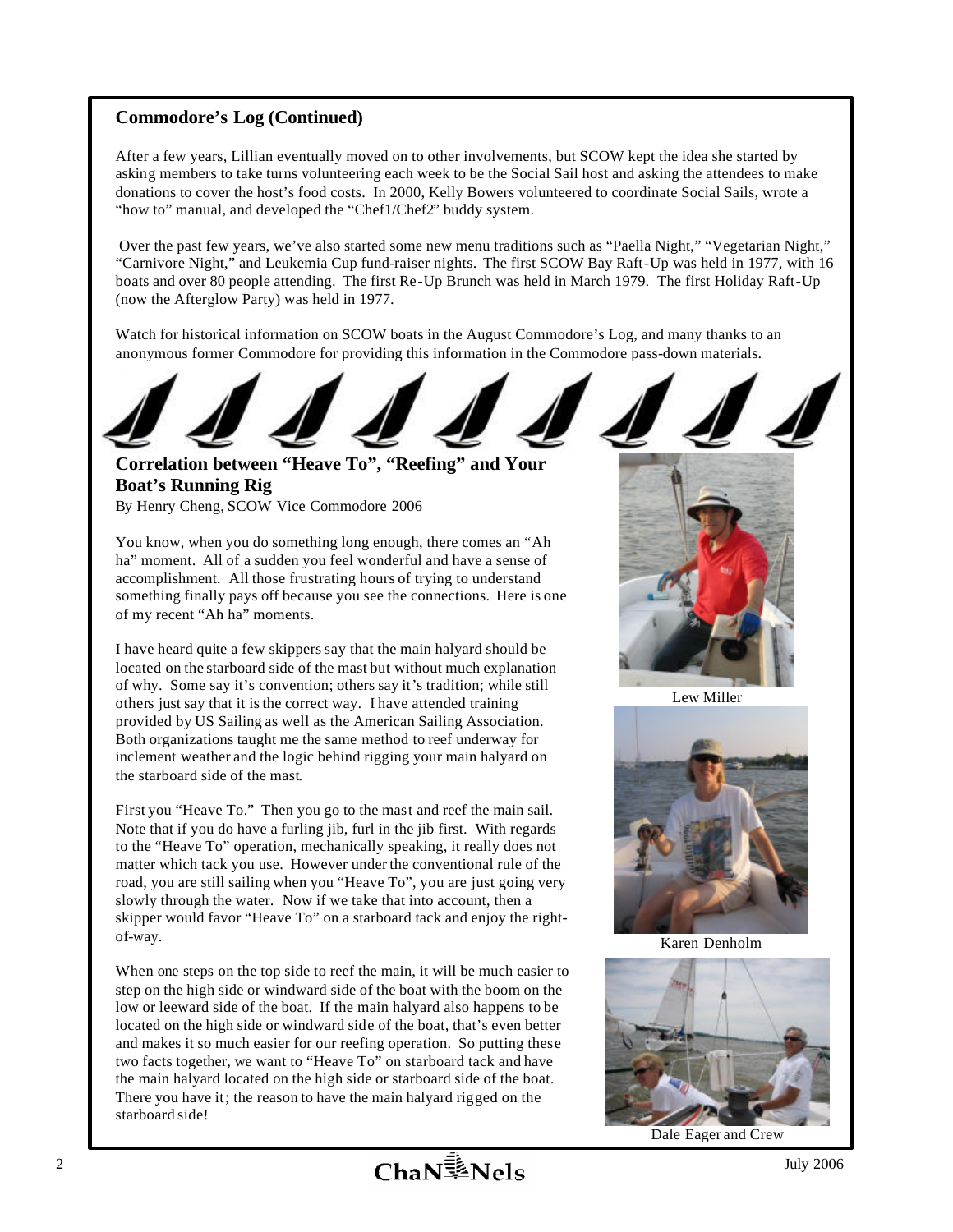## **Riverside Chat and Activities**

It's been a busy spring out there on the river with many interesting day sails and the overnight to Mattewoman Creek.

The Old Town raft-up on June  $17<sup>th</sup>$ turned out to be a fun-filled evening with a fantastic sail under light winds, followed by gourmet delights, and spectacular fireworks. The SCOW cruisers, *Rebecca* and *Psycho*, were joined in their raft-up by *Timeless*  skippered by Steve Riker out of the Washington Sailing Marina.

Club members Dale Eager with *Coup de Vent* , and Eric Hanger with *Bee Bop* enjoyed a pleasant evening under sail.



We look forward to many more sailing activities throughout the summer. Coming right up is the "Sailabration" on July  $1^{st}$ ; another fireworks raft-up on July 4<sup>th</sup> and our first Friday night Summertime Sail, July 14<sup>th</sup>. Interested crew and cruising skippers are encouraged to check the events calendar and contact river@scow.org.

Happy sails to you all!

River Director, Dorothy Stocks



*Psycho* Gets a Spray Wash



Skipper D. Stocks Racing *Psycho*

#### **RIVER RALLY**

Scow Anniversary Event Saturday, July 1

#### **INDEPENDENCE**

**DAY** Riverside Fireworks Tuesday, July 4

**SUMMERTIME SAIL**

Potluck Raft-up Friday, July 14

**SUMMERTIME SAIL** Let's Just Sail! Friday, July 28

#### **FULL MOON** Full Moon Cruising Wednesday, August 9

**FT. WASHINGTON** Moonlight Sail Friday, October 6

**GUNSTON COVE CAMPOUT** Drive or Float to Park October 14-15

**JAZZ JUBILEE** Smoot's Cove Raft-up Friday, August 25

**MOONLIGHT SAIL** Classical Sonata Serenade Friday, September 8

**HOT TODDY SAIL** Friday, October 27

**PARADE OF LIGHTS** Saturday, December 2

July 2006 **3 Change**  $\sum_{i=1}^{n}$  **Mels** 3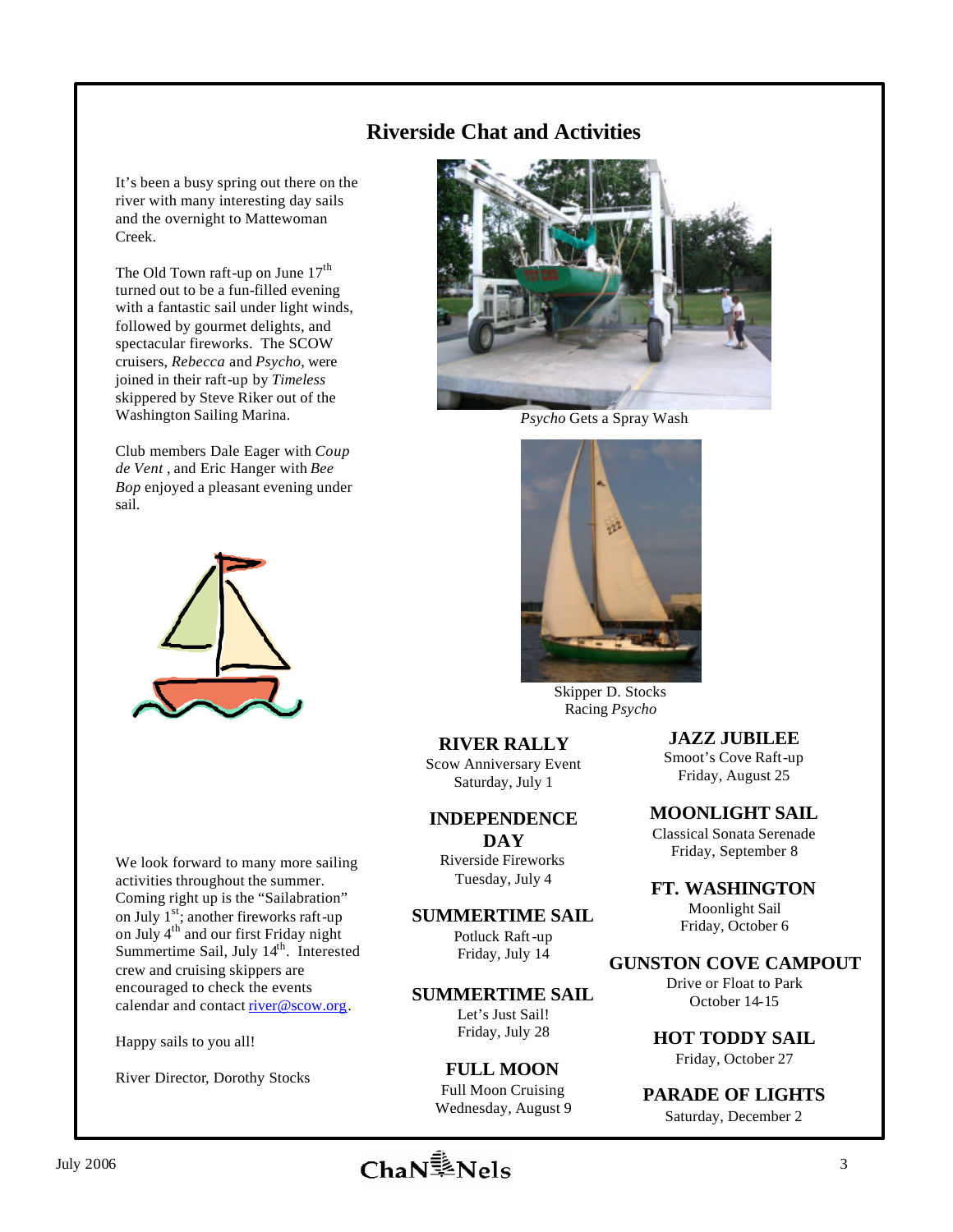# **Smith Island Trip**

On September 16 and 17, you are invited to take a step into the past with us to Smith Island which is accessible by boat/ferry. SCOW Skippers are encouraged to take crew and six slips (\$1 per foot) are available with varying depths of 4-8 feet with escort service through the channel. There is a dock house with air conditioning and a restroom with shower for your use. It's also our gathering spot!

You may make this a day trip if your schedule doesn't permit an overnight; but the overnight is lots of fun and gives you a better taste of living on a secluded island.

### **Package Deals:**

Package 1: Day trip – no overnight or crab feast.

Ferry only: \$35 R/T (from Point Lookout, MD and return) About 2 hours' drive from Alexandria. Package 2: (for two) \$260

B&B (Double Bed) \$100 Crab Feast \$40 Sunset Cruise \$50 Ferry \$70 (R/T)

Package 3: (for one - share room w/2 others) \$113 B&B \$33 p/p Crab Feast \$20 p/p Sunset Cruise \$25 p/p Ferry \$35 R/T p/p

Skippers: Pay as you go \$1 per foot for mooring boat at Smith Island Crab Feast \$20 p/p Sunset Cruise \$25 p/p

Less expensive ferries are also available from Crisfield, MD.

### **Agenda:**

Saturday, September  $16<sup>th</sup>$ 

- Meet at Point Lookout Ferry no later than 10:15 am on Saturday morning. (I believe parking costs about \$5.) The boat leaves promptly.
- 1.5 hour ferry ride to Smith Island. We'll carpool wherever possible.
- Arrive at Smith Island about noon…have lunch at one of the two restaurants on the island
- Get settled in at the B&B, ride bikes, rent golf cart, kayak, walk, tour the island, etc.
- 5:00 pm Crab Feast with all the fixings including 5 layer Smith Island Cake (chicken for non-believers)
- Note that Smith Island is a "dry" island so if you want something like beer or wine, you need to bring it.
- 7:00 pm Sunset Cruise to Tylerton is an option.  $$25 p/p$

#### Sunday, September 17

- Exp lore the waterways via kayak…ride bikes on the island…etc.
- Breakfast at the B&B
- 2:30 pm Return via ferry to Point Lookout State Park

Please make checks payable to Dot Almassy and mail them to her at: 3402 Hemlock Dr., Falls Church, VA 22042. If you have questions, please give Dot a call at 703-560-0367.



Smith Island Harbor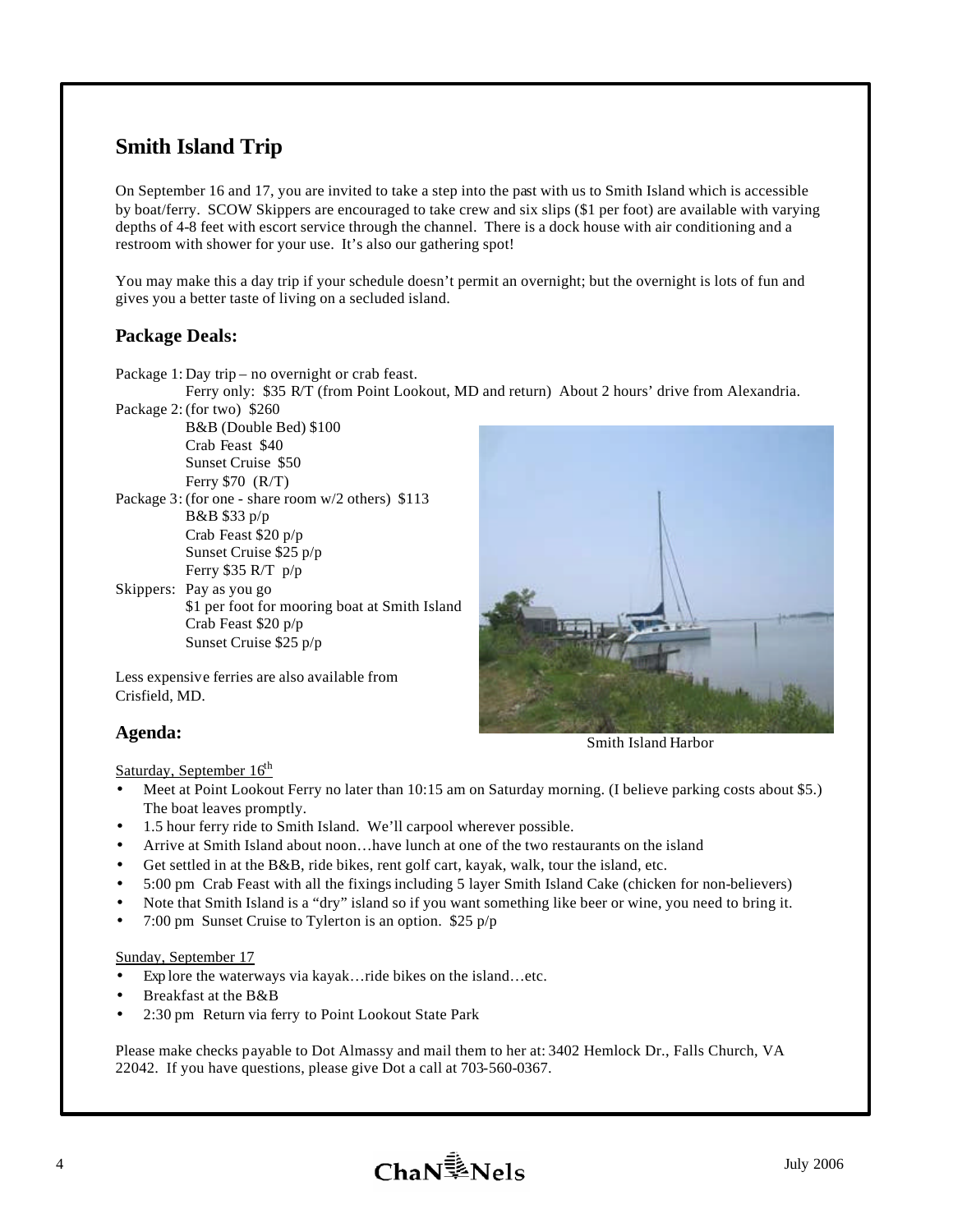## **Alexandria Red Cross Waterfront Festival Success**

SCOW had yet another successful year at the Alexandria Waterfront Festival. I'd like to thank John Roland for providing the vehicle to haul *Susie Q* down to the Festival Pier area on Friday, and Rob Langford for hauling her back home to the Washington Sailing Marina on Sunday. I'd also like to thank the following volunteers for manning the SCOW booth, and/or helping to unstep and restep *Susie Q's* mast:

Mary Bashore Brigitte Conway Bill Davenport Karen Denholm Jan Earle Jordana Fenik Milyn Jordan Rob Langford Tim McNelis Tina Perez Dave Reed Randy Rosenfeld Mike Rothenberg Sadie Quarrier Alice Starcke Chip Turner Chris von Guggenberg



SCOW crew in the chase! Later seen sailing just under the flag – (below!)

Special thanks to SCOW member Thom Unger, who acts as our club's Red Cross Point of Contact for the Waterfront Festival each year, making it very easy for us to participate. If I've neglected to name anyone who helped out, I apologize for the oversight!

We had dozens of people visit our booth over the two day Festival, and at least a 100 brochures about the club were distributed.

Westerlies to DC

We encouraged everyone who stopped at our booth to come to the marina on a Thursday night for a social sail, and more than a few people asked about our race program, so we should be seeing some new people at these events. We hope to bring these folks on board as new members! And of course, it's a great feeling to support the local Red Cross as well as spread the word about SCOW.

Thanks again to everyone - see you there next year!, Karyl Owings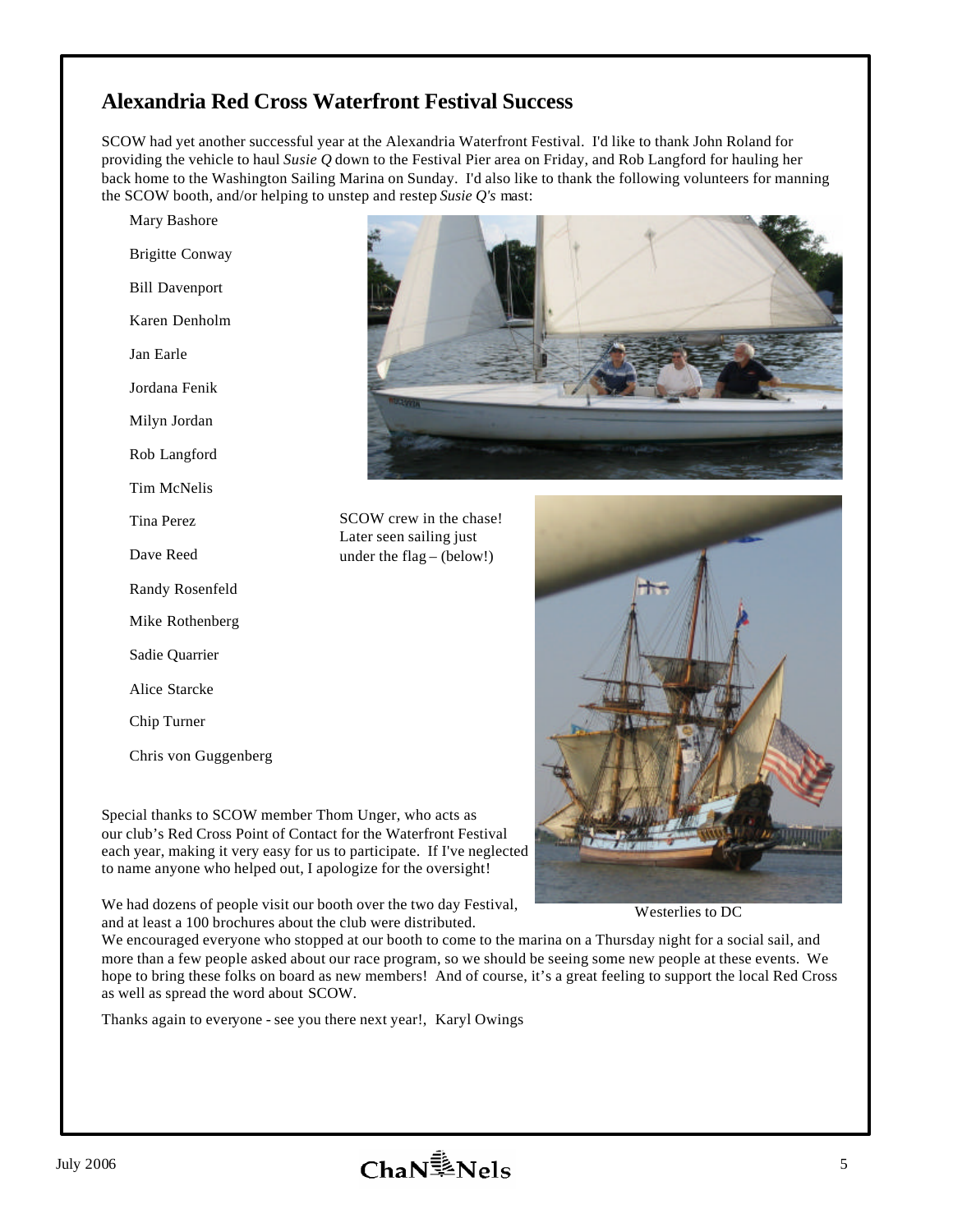# **Bay Activities**

By Jack Schwartz, Bay Director

The Memorial Day Cruise proved to be a great success. We had a nice (although slow) run down the Bay, and *Odyssey* got a chance to air out her spinnaker. Rounding up into the Choptank brought a freshening breeze on the nose for a rousing beat into Broad Creek. We "ran out of chart" partway there and chose to motor the last leg. Turning into Ledenham Creek, we reached raftmaster Tom on the VHF radio and were told that the raft-up was in Grace Creek, the first branch to the north, between markers 4 and 5. We joined *Annabelle Lee*



(Larry and Sandy) and *C'est la Vie* already rafted there. *Sangria* joined us a couple hours later, as Captain Jenny chose to "play around" in the Choptank River for a bit longer. Snacks and "Pain Killers" were shared by all, along with plenty of socializing.

Sunday's forecast didn't promise lots of wind, but a nice, long sail brought us all to Drum Point, on the Wye River, off the Miles River, in Eastern Bay. The original four boats were there, joined by *Sea Frog*, under Captain Jeff. More visiting and indulgence, until well into the night, including a 3am performance of "Y-M-C-A."

Monday's return trip appeared to be a motor, but enough breeze filled in to allow for some good sailing home. Now how did that Jolly Roger end up flying off *Sangria's* spreader?

## **Bay Raft-up Schedule**

If you are interested in participating in bay activities, please send an email to  $\underline{bav@scow.org}$  with boat information and home port, as well as if you would be able to take on crew. Members interested in participating as crew, provide a brief description of your experience and contact information.

| July 1              | Grenadines Reunion raft-up (details TBD)                                                    |
|---------------------|---------------------------------------------------------------------------------------------|
| July 22-23          | Music Cruise (Galesville?) Bring an instrument, your voice, or come as audience to enjoy    |
|                     | sharing music on the water.                                                                 |
| <b>August 19-20</b> | Land/Sea/Crab Feast-St Michael's (members can drive in for the party!)                      |
| September 2-4       | Labor Day Cruise (Choptank River, Little Choptank)                                          |
| September 16-17     | Smith Island Trip & Crab Feast (Land/Sea)-Ferry trip to island, B&B accommodations, or sail |
|                     | over for the fun. (Dot Almassey, organizer)                                                 |
| October 21-22       | Fowl Weather Cruise (Alan Lewis, raftmaster)                                                |
| November 10-11      | Veteran's Day Cruise (TBD)                                                                  |

### **Next Membership Meeting: Monday, July 10, 2006**

A bit of local history will be heard at the next SCOW membership meeting which will be held on Monday, July  $10^{th}$ . Bill Thomas and his wife Doris, long time members of SCOW, stood up for recreation boater's rights in the early 80's in reaction to an unreasonable DC ordinance which banned windsurfing on the Potomac. A protest was launched by Bill with our former commodore Ms. Ellie Abramson's aid. The event was televised by Channel 9 and now we have a chance to recapture the moment as Bill himself will talk about the event in person.

All meetings are on the second Monday of the month. Location is at the American Legion, 400 Cameron Street, in Old Town Alexandria (around the corner from Gadsby's Tavern). Socializing downstairs is at 6:30 pm and the meeting begins upstairs at 7:30 pm.